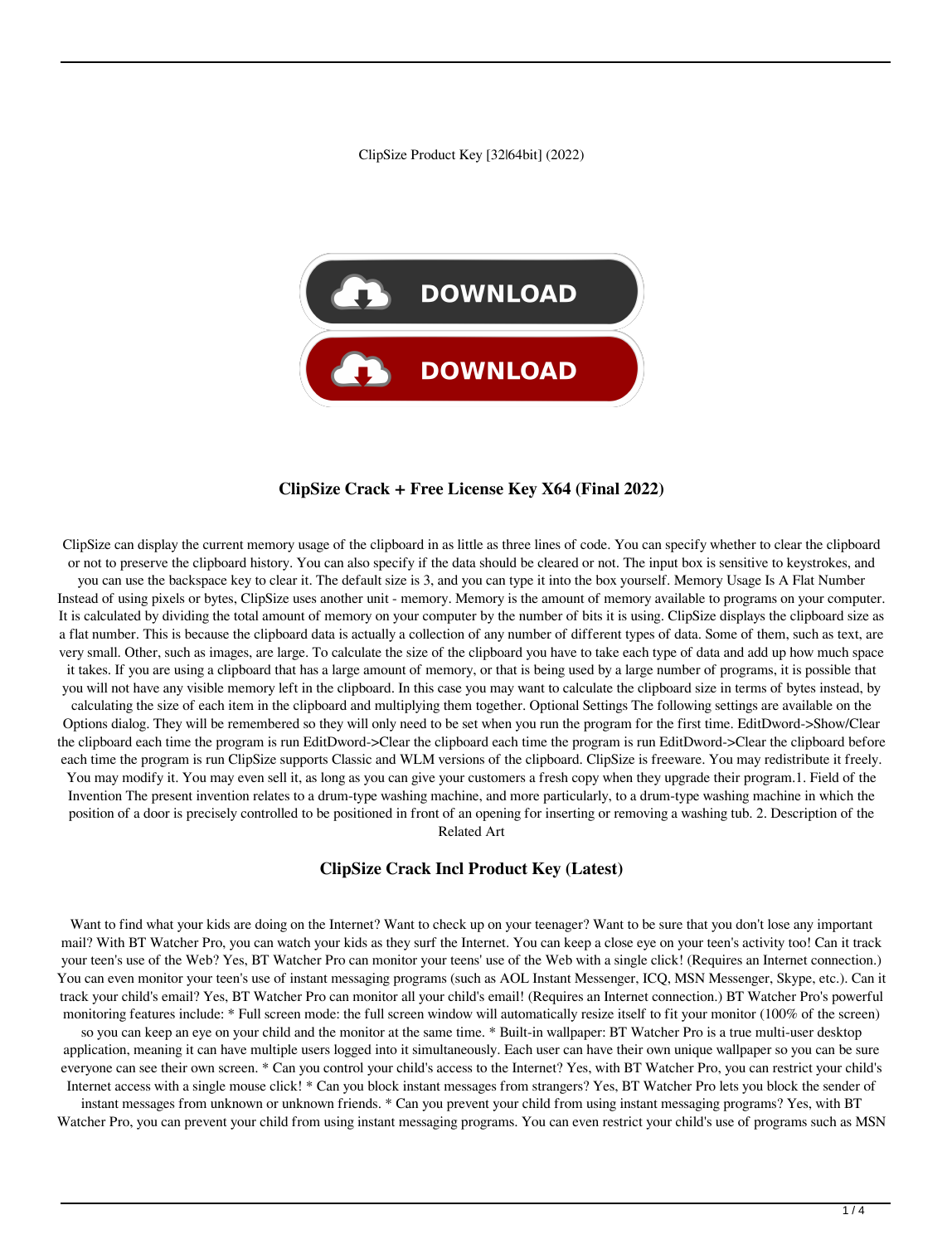Messenger and Skype. \* Can you monitor the size of the disk where your child stores their files? With BT Watcher Pro, you can monitor the disk space used by your child! \* Can you monitor the time spent on the Internet? With BT Watcher Pro, you can keep track of your kids' Internet usage! You can even monitor their use of the Web or their instant messaging programs. \* Can you monitor who is currently logged on to the Internet? Yes, BT Watcher Pro lets you see who is currently logged on to the Internet. \* Can you monitor what programs your child is using? 81e310abbf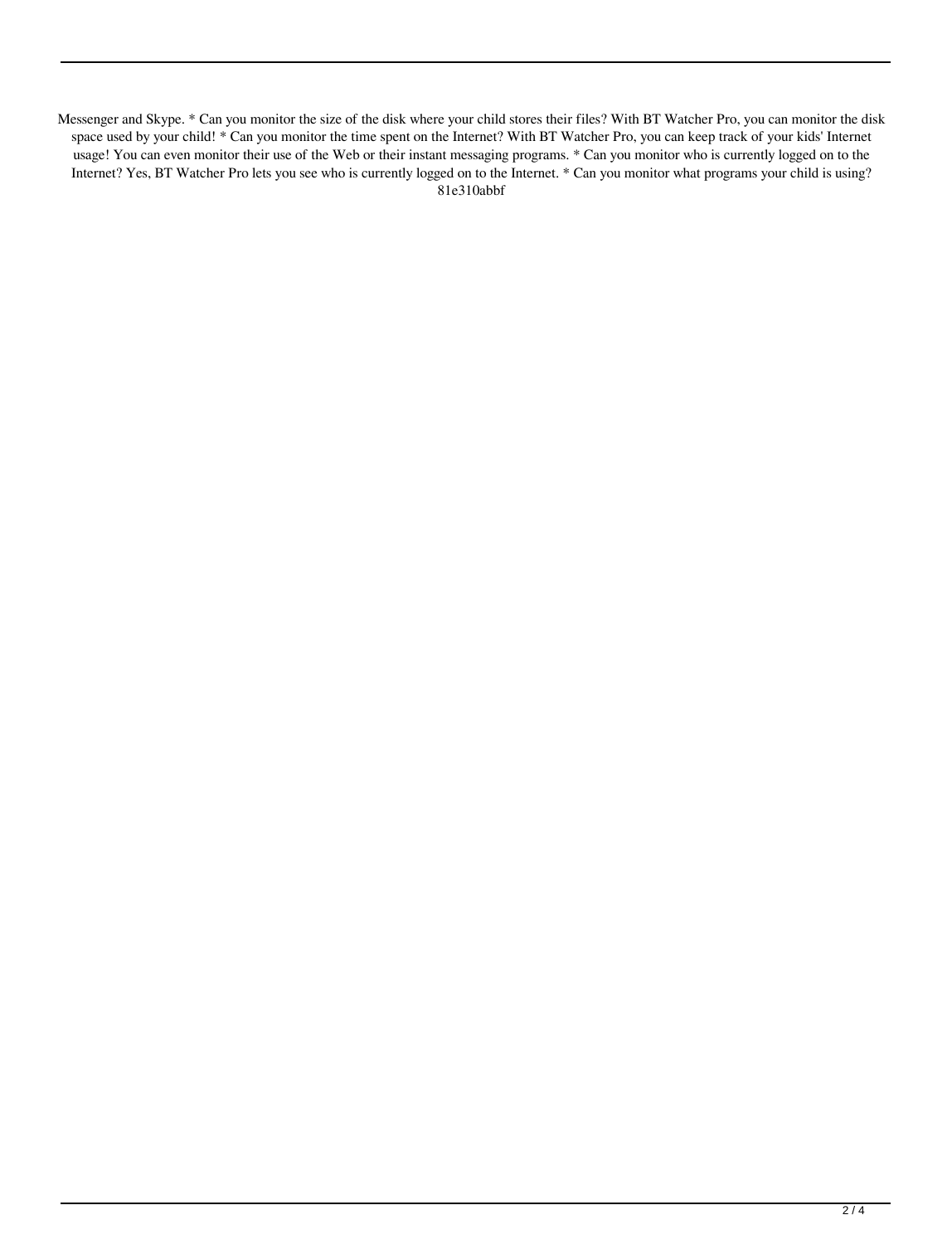# **ClipSize Crack For PC**

1. Give it a try. 2. If you like it, let me know! 3. If you don't like it, tell me why. 4. I might even make a version for Windows Mobile. Copydown is a simple software which copies or renames any files or folders within any path specified. Copydown is easy to use and can be set to run automatically on a schedule. Copydown also lets you define a "rename routine" which will perform whatever operation you want to do on a large number of files or folders. A "rename routine" is simply a set of rules used by Copydown to transform any file or folder name into another. Renamead is a clipboard-based program that can be used to quickly rename a file or folder on your PC. You can also batch rename multiple files or folders in one operation. Renamead will rename the specified file or folder with the user specified name or a name you specify. I recommend this tool to every Windows user. Its 100% free and extremely fast. It scans your clipboard for the name of a file or folder and shows you the appropriate options. The clipboard is used instead of a search index which allows it to be used with any program. It scans and maintains a database of frequently used items and can search for them. It even works on a single file or folder. Tipard is a powerful software to easily and quickly extract audio, video and other multimedia files. It can convert media from any portable device to any video format you prefer. It can convert media to all popular audio/video formats including MP3, WMA, WAV, M4A, 3GP, 3G2, AVI, WMV, MOV, FLV, Divx, HD DVD, and more. Tipard Audio Converter is a powerful audio extractor which can easily extract audio from any video file. It can extract audio from almost all popular video formats including AVI, ASF, WMV, MP4, MKV, MPG, VOB, ASX, etc. You can also trim, crop, join, effect your audio and more. Tipard Audio Converter is powerful and easy to use. It's the best choice for you. Tipard Video Converter is a powerful video converter which can convert video from any video file to any video format you prefer. It can convert video to all popular video formats including AVI, MP4

### **What's New in the?**